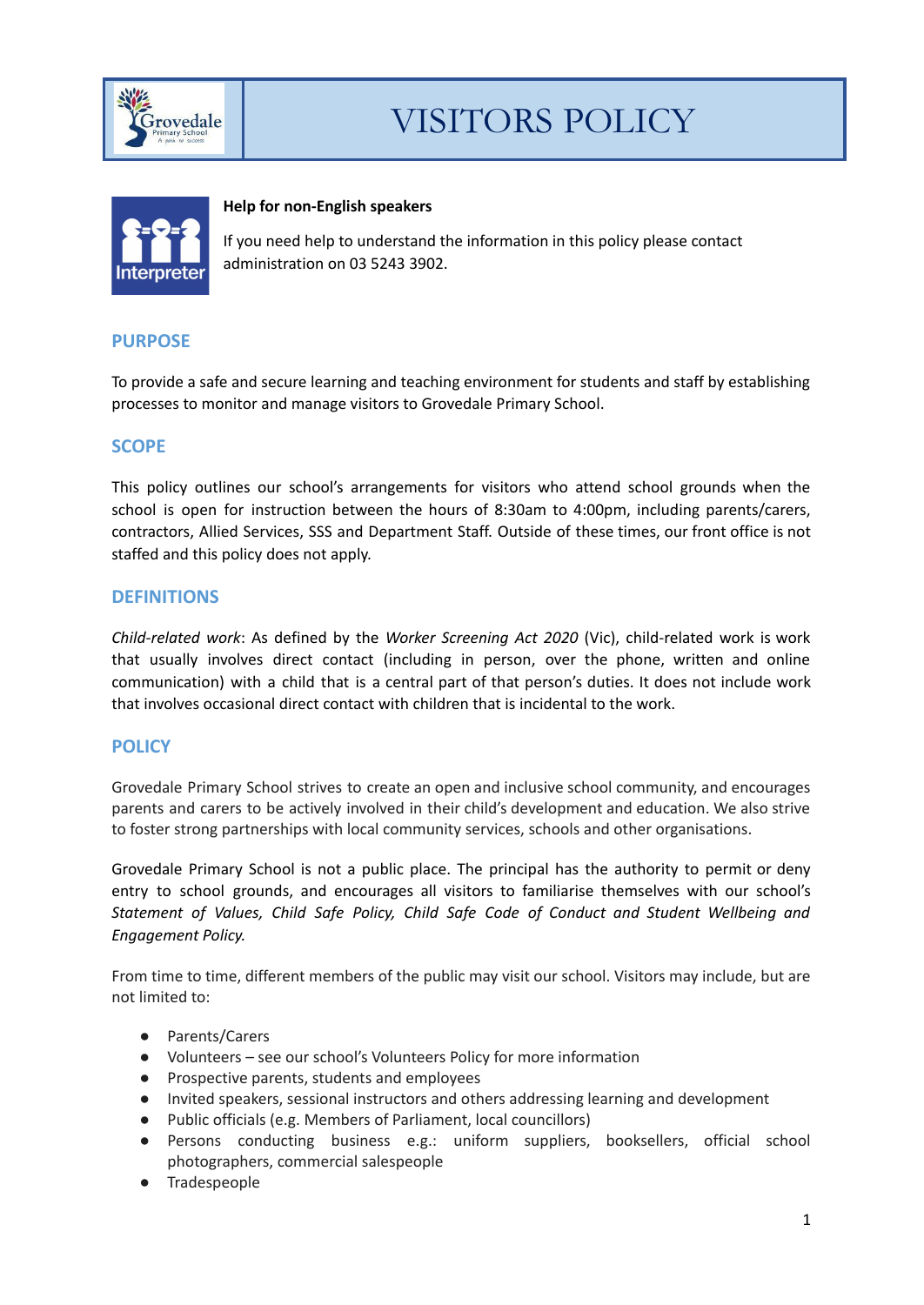

- Children's services agencies
- Department of Health and Human Services workers
- Victoria Police
- Persons authorised to enter school premises (e.g. Worksafe inspectors, health officers etc)
- Other Department of Education and Training staff (including allied health staff) or contractors
- NDIS therapists or other allied health or health practitioners

### **Sign in procedure**

All visitors to Grovedale Primary School are required to report to the school office on arrival (see exceptions below in relation to parents/carers). Visitors must:

- Record their name, signature, date and time of visit and purpose of visit in Sentral. A hard copy visitor book is also available.
- Provide proof of identification to office staff upon request
- Produce evidence of their valid Working with Children Clearance where required by this policy (see below)
- Wear a visitor's lanyard at all times.
- Follow instruction from school staff and abide by all relevant school policies relating to appropriate conduct on school grounds including [insert relevant policies eg: Child Safety Code of Conduct, Respect for School Staff, Statement of Values etc] as well as Department policies such as the Sexual [Harassment](https://www2.education.vic.gov.au/pal/sexual-harassment/overview) Policy and [Workplace](https://www2.education.vic.gov.au/pal/workplace-bullying/policy) Bullying Policy
- Return to the office upon departure, sign out and return visitor's lanyard
- Grovedale Primary School will ensure that our school's Child Safety Code of Conduct is available and visible to visitors when they sign in.

#### **COVID-19 vaccination information**

Under the directions issued by the Victorian Chief Health Officer, visitors attending school to work are required to be vaccinated or provide evidence that they are medically exempted. Our school is required to collect, record and hold vaccination information from relevant visitors to ensure they meet these requirements.

Department policy also requires us to ensure parents and carers and other adult visitors are vaccinated or medically exempted before entering school buildings and when attending outdoor gatherings and events.

For further information on this process, refer to the COVID-19 Mandatory Vaccination – Information Collection and Recording Procedures available on the School Policy Templates Portal and the Policy and Advisory Library (PAL) (see link below).

For Department policy on COVID-19 mandatory vaccinations for visitors, including advice on the type of information that schools are required to collect, record and hold, refer to:

● COVID-19 [Vaccinations](https://www2.education.vic.gov.au/pal/covid-19-vaccinations-visitors-volunteers/policy) – Visitors and Volunteers on School Sites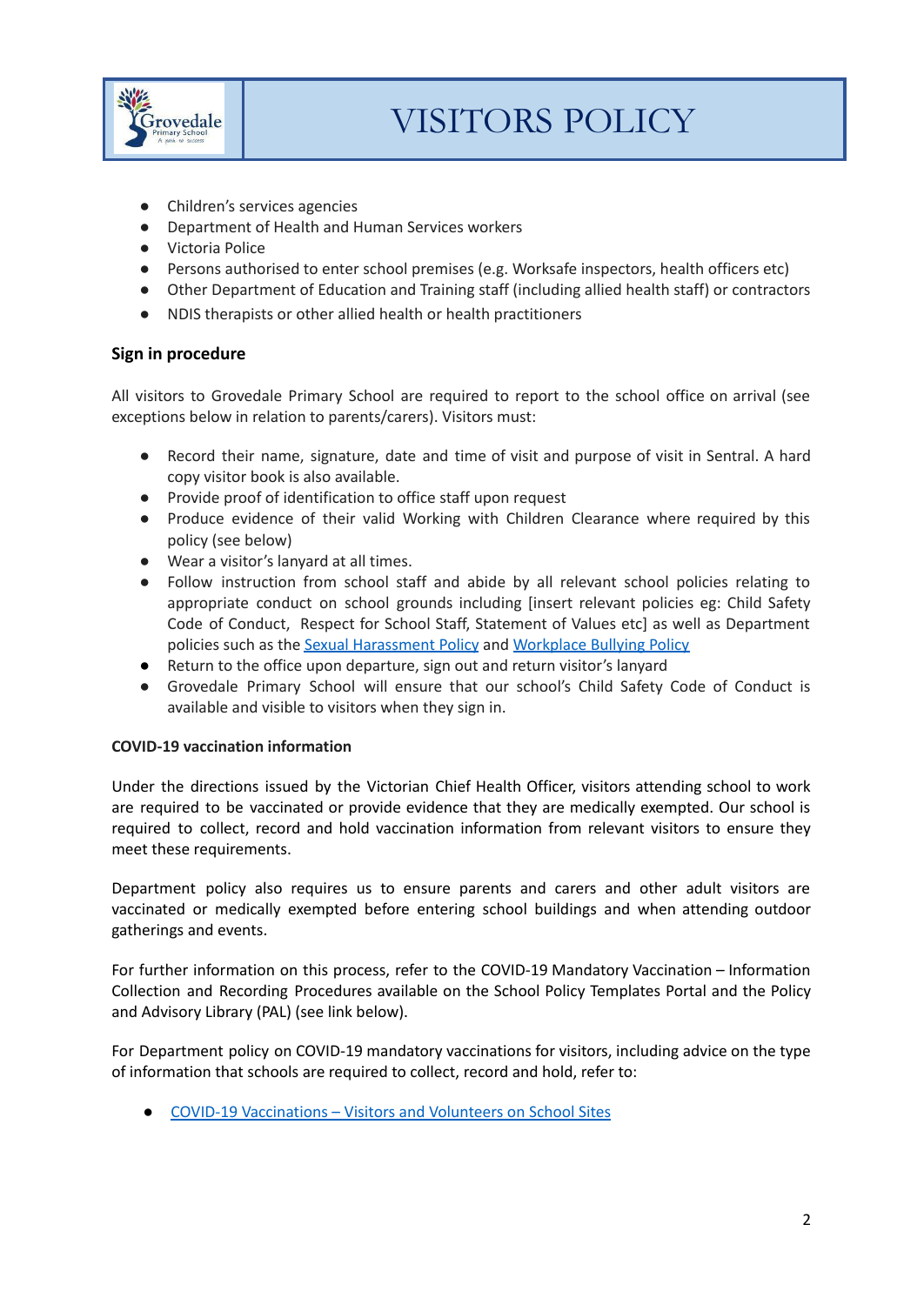

### **Working with Children Clearance**

For Working with Children (WWC) Check and other suitability check requirements relating to parents/carers and other volunteers working with students please see our Volunteers Policy.

All visitors who are engaged in **child-related work** (see definition above) must have a valid WWC Clearance.

In some circumstances, visitors to Grovedale Primary School who are **not** engaged in child-related work will also be required to produce a valid WWC Clearance depending on the particular circumstances of their visit. For example, Grovedale Primary School will require a valid WWC Clearance for:

- **visitors who will be working regularly with children** during the time they are visiting, even though direct contact with children is not a central part of their normal duties
- **visitors (e.g. contractors)**, who will regularly be performing unsupervised work at the school during school hours or any other time where children are present. Further background checks, including references, may also be requested at the discretion of the principal.

Visitors who will be working in areas away from students (e.g. a visiting auditor who will be located in the front office with administration staff) or who will be supervised and accompanied by a staff member during their visit (e.g. a Member of Parliament, a journalist, a prospective parent on a school tour) will not be required to have a WWC Clearance.

Sworn Victoria Police officers or sworn Australian Federal Police officers are exempt from requiring a WWC Check, but may be asked to verify that they are sworn officers by providing proof of identification.

#### **Invited speakers and presenters**

On occasion, Grovedale Primary School may invite external speakers or providers to deliver incursions, presentations, workshops and special programs for our students. Consistent with Department of Education and Training requirements, Grovedale Primary School will:

- ensure that the content of presentations and programs by external providers contributes to the educational development of our students and is consistent with curriculum objectives
- ensure that any proposed visit, programs or content delivered by visitors complies with the requirement that education in Victorian government schools is secular, and is consistent with the values of public education, Department policies and the *Education and Training Reform Act 2006* (Vic). In particular, programs delivered by visitors are to be delivered in a manner that supports and promotes the principles and practice of Australian democracy including a commitment to:
	- o elected government
	- o the rule of law
	- o equal rights for all before the law
	- o freedom of religion, speech and association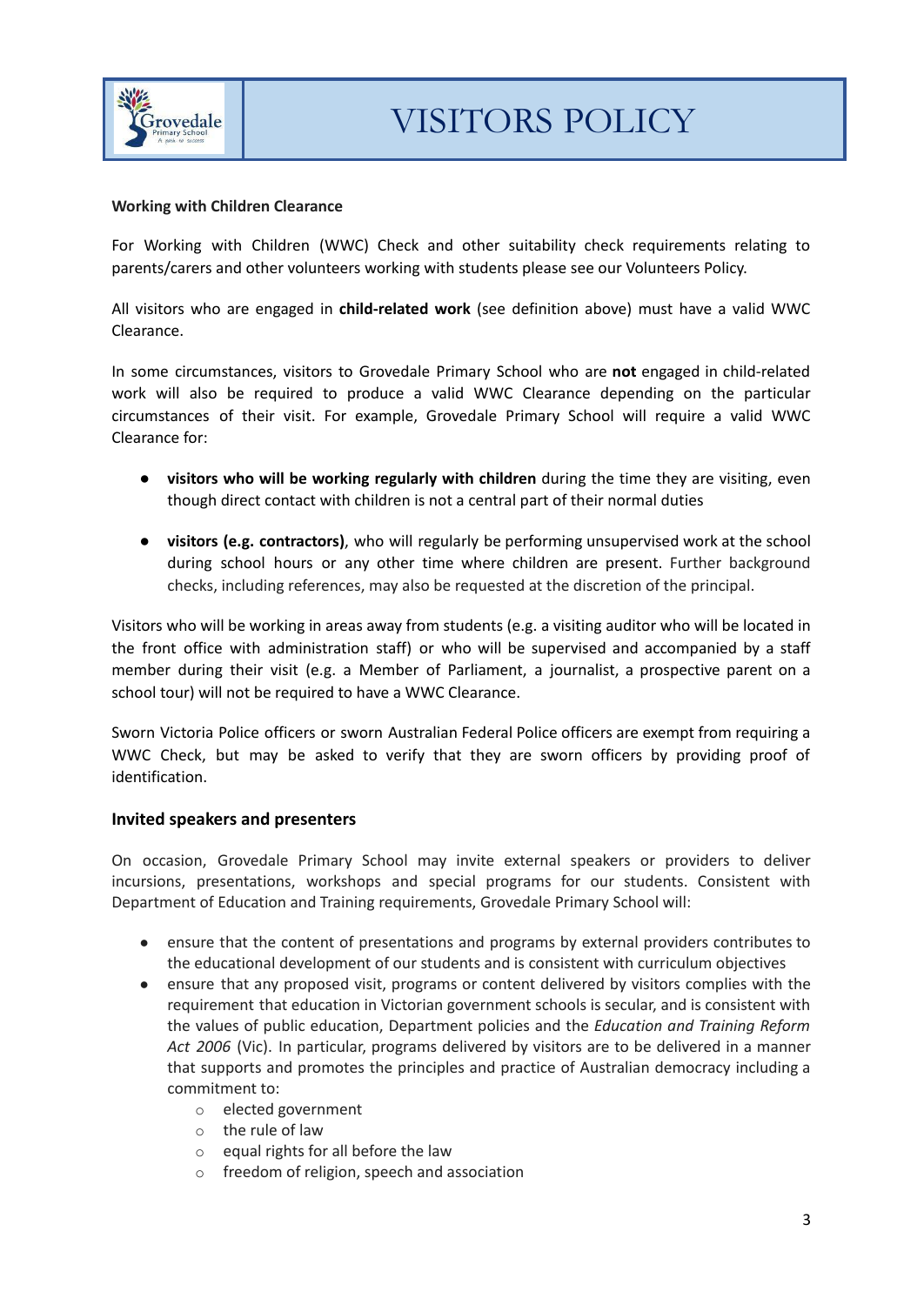

- o the values of openness and tolerance
- o respect the range of views held by students and their families.

### **Parent visitors**

We understand that there may occasionally be a reason why a parent or carer may want to speak to or see their child at school, during school hours.

If there is a particular pressing or unavoidable issue that cannot wait until the end of the school day, we ask that parents or carers call the school office to make the request to speak to or see their child during school hours.

We also ask that parents avoid arranging to visit their children at school wherever possible, as this can cause inappropriate disruptions to the school day.

All parents or carers who visit our school during school hours, other than for the purposes of school pick ups and drop offs or for specific school events (eg parent teacher interviews, concerts, assemblies etc), are required to sign in as a visitor at the school office.

Parents or carers who are prohibited from entering the school under a court order or direction of the Principal are not permitted to visit the school. Our school maintains and provides office staff with a list of restricted parents/carers which may include identifying photographs and any other information as required depending on the level of risk posed.

#### **Other visitors**

All business operators, tradespeople and other visitors attending the school to conduct work must report to the school office upon arrival for instruction and follow the sign in procedure outlined above.

This policy will be communicated to our school community in the following ways:

- Available at <http://grovedaleps.vic.edu.au/> and in Sentral Portal Documents
- Included in staff induction processes, located on the Grovedale Way, shared Google Drive and administration server
- Discussed at annual staff briefings/meetings
- Included in transition and enrolment packs
- Discussed at parent information sessions
- Reminders in our school newsletter
- Hard copy available from school administration upon request

## **FURTHER INFORMATION AND RESOURCES**

This policy should be read in conjunction with the following school policies:

- Statement of Values and School Philosophy
- Volunteers Policy
- Child Safety Policy
- Child Safety Code of Conduct